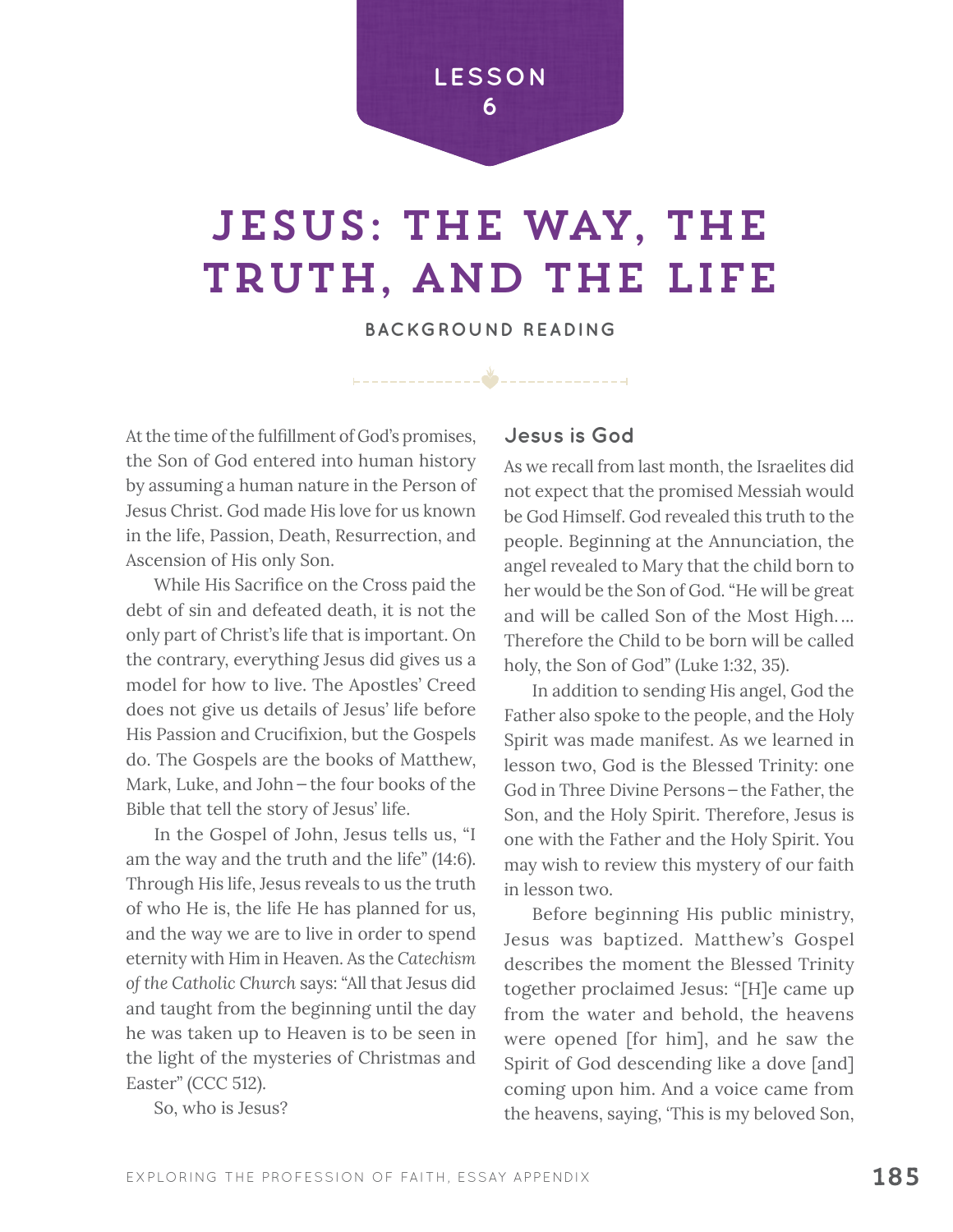with whom I am well pleased'" (Matthew 3:16- 17). God the Father spoke those same words at the Transfiguration, with the addition of a command: "This is my beloved Son, with whom I am well pleased; listen to him" (Matthew 17:5).

#### **The miracles of Jesus**

Jesus performed many signs and wonders during His public ministry so people would see that He was God and believe in Him. We call those signs miracles: events witnessed by others that cannot be naturally explained and are the result of God's action. The Bible tells us the reason for these signs in John's Gospel: "Now Jesus did many other signs in the presence of [his] disciples that are not written in this book. But these are written that you may [come to] believe that Jesus is the Messiah, the Son of God, and that through this belief you may have life in his name" (John 20:30-31).

Jesus performed four types of miracles: miracles of supply, miracles of healing, miracles of nature, and the casting out of demons. In His miracles of supply, Jesus would create something out of little or nothing, or make one thing become something else. He would cure a person's physical sickness or handicap. He could even raise the dead! The miracles that showed Jesus' power over nature included calming a storm and walking on water. When He cast out demons, Jesus would perform exorcisms, commanding demons to leave the possessed.

### **Jesus came to show us the life He has planned for us**

Jesus came to call everyone to the Kingdom of God. We can know the following things (and more) about God's life for us in His Kingdom: it is both within us, and yet is to come in eternity; it is a priceless treasure; it is knowledge of God; and it is abundant, full life. Finally, it is our responsibility to share the Good News of the Kingdom, make disciples of all people, and bring them into the Kingdom of God through Baptism: "When they saw Him, they worshiped, but they doubted. Then Jesus approached and said to them, 'All power in Heaven and on earth has been given to me. Go, therefore, and make disciples of all nations, baptizing them in the name of the Father, and of the Son, and of the Holy Spirit, teaching them to observe all that I have commanded you. And behold, I am with you always, until the end of the age.'" (Matthew 28:17-20).

In John's Gospel Jesus reveals to us that He must die so that mankind may believe in Him and thus find the way to eternal life. Jesus Himself becomes the way. "For God so loved the world that He gave His only Son, so that everyone who believes in Him might not perish but might have eternal life" (John 3:14-16). The *Catechism* teaches that "Christ did not live for himself but for us" (CCC 519), and through His life He became for all men and women the way and the truth and the life.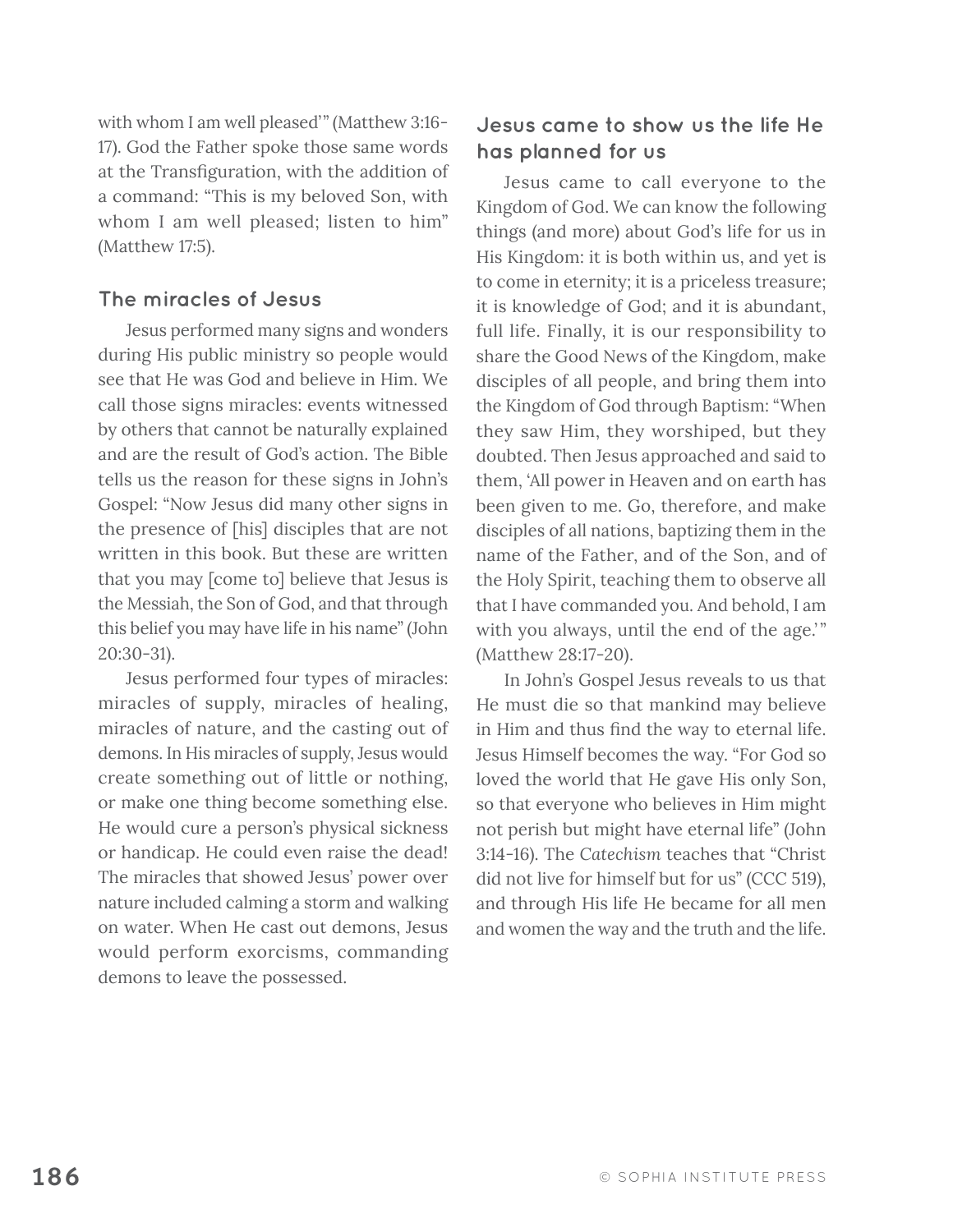

# jesus makes us children of god

**BACKGROUND READING**

As we have learned, Adam and Eve's sin was not merely a personal one: it wounded human nature, making us weak and inclined to sin. Their disobedience broke the unity between Heaven and earth, causing human beings to be separated from God. In other words, sin has an eternal price—death.

#### **Jesus Came to Open the Way**

So if we are all born with Original Sin, and the consequence of sin is death, how do any of us have a chance of reaching Heaven? There's only one Way: Jesus Christ. God assumed a human nature and freely suffered the consequence of sin. Jesus conquered the power of death by rising from the dead, defeating sin so we would not have to suffer eternal separation from God.Christ's Death and Resurrection restored our true inheritance as children of God: eternal life with Him in Heaven.

In a manner of speaking, Adam squandered all that God had given him, and we lost that inheritance as Adam's descendants. But the *Catechism* explains that "for as by one man's disobedience many were made sinners, so by one man's obedience many will be made righteous" (CCC 615). Because God loved

humanity so much—and not because we did anything to deserve it — Jesus came down from Heaven and reopened the way for us. Jesus shows us the way, and He *is* the Way.

#### **Baptism: The First Step on the Way**

As we learned in the last lesson, Jesus' whole life gives us a model to follow. He allowed Himself to be baptized in order to point us toward the first step on the way to Heaven: Baptism. When we are baptized as Christians, all our sins are forgiven, including Original Sin, and God makes us His adopted children, restoring our inheritance as partakers in His divine life. We are no longer the lost descendants of Adam; we are children of God and part of His Church.

#### **Why Baptism?**

Because Original Sin had damaged our nature so much, human beings would have to be made new. Jesus tells us in John 3:5, "Amen, amen, I say to you, no one can enter the kingdom of God without being born of water and Spirit." And nothing can be reborn without dying. For us to become a child of God, we